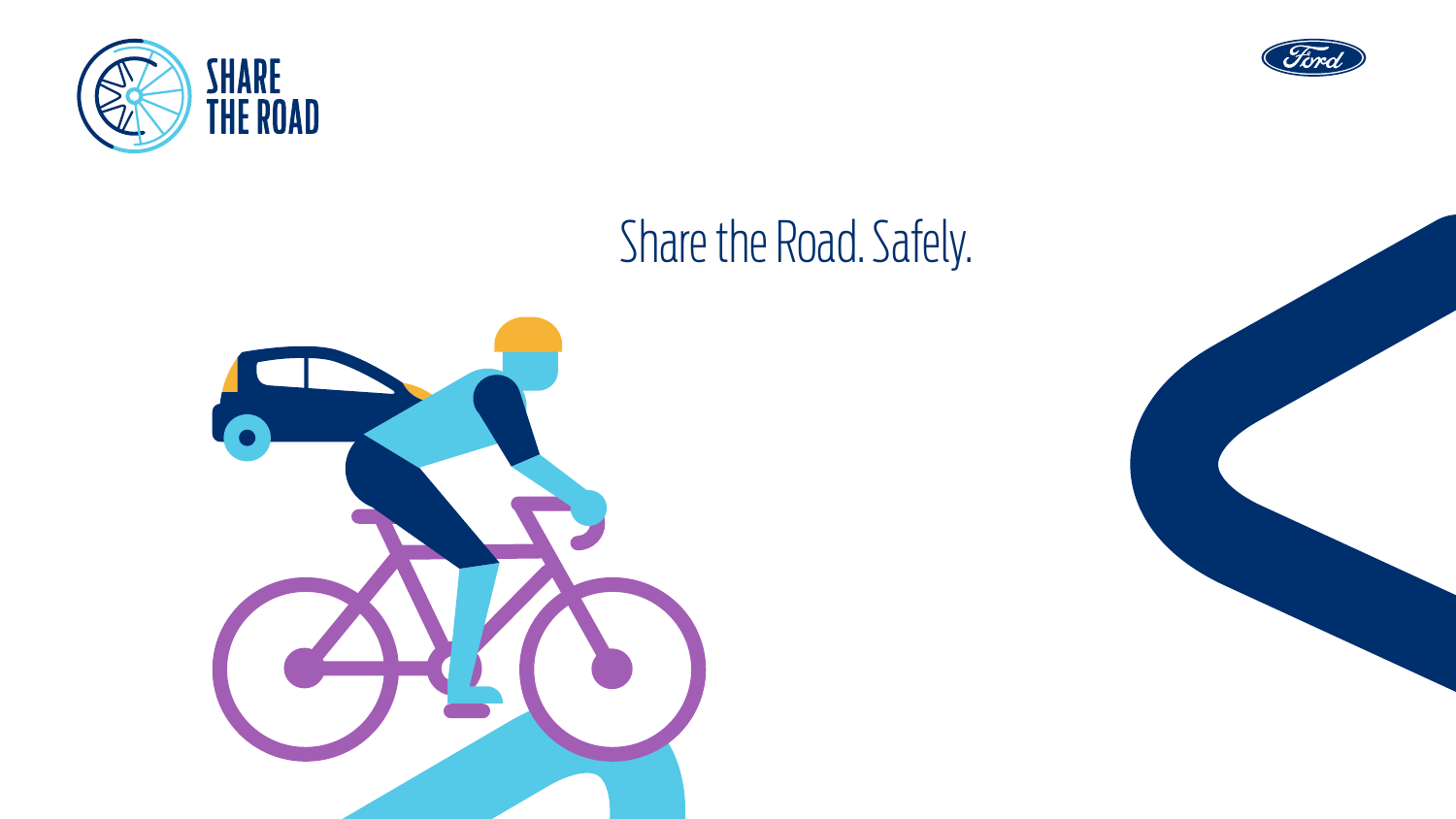# **STAY THE DISTANCE. KEEP YOURSELF OUT OF HARM'S WAY.**

Sharing the road starts by providing yourself and others with a safe space. Whether you're on your bike, on your feet or in your car, if you can reach out and touch what you're passing then back off - you're way too close. And remember, social distancing applies on both the road and the pavement so be sure to follow local guidance.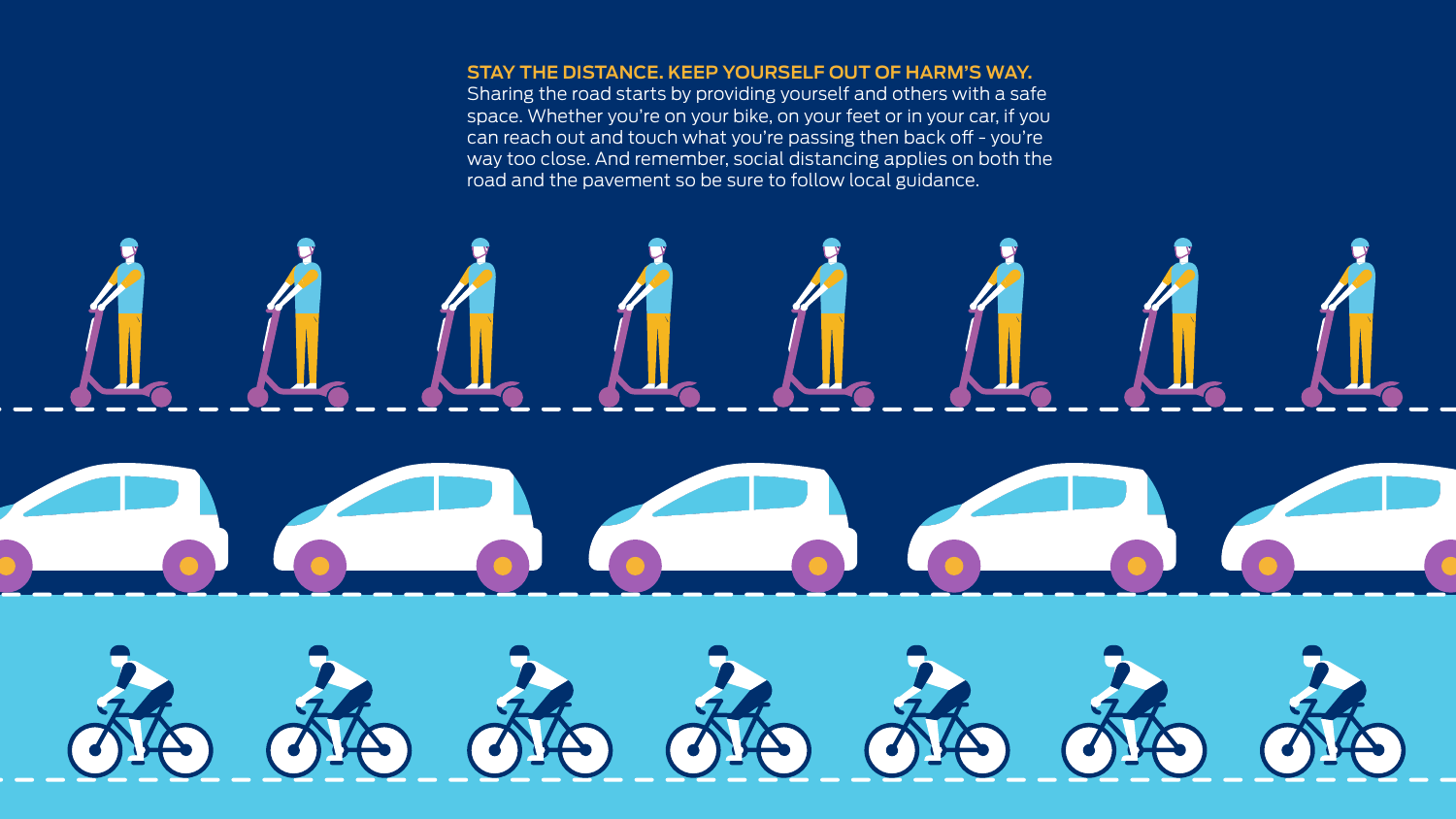#### **TAKE A BREAK FROM TEXTING.**

Those text messages and 'likes' aren't going anywhere, but people around you certainly are. If you're on the move then staying safe and within the law.



#### **GO WITH THE FLOW.**

Weaving in and out of lanes, aggressive overtaking, frantically trying to shave a few minutes off your commute only to end up at the same red light. Sound familiar? The road is less safe when everyone is trying to outpace the flow of traffic—so take a deep breath, enjoy the journey, and leave a few minutes earlier to avoid the panicked rush.

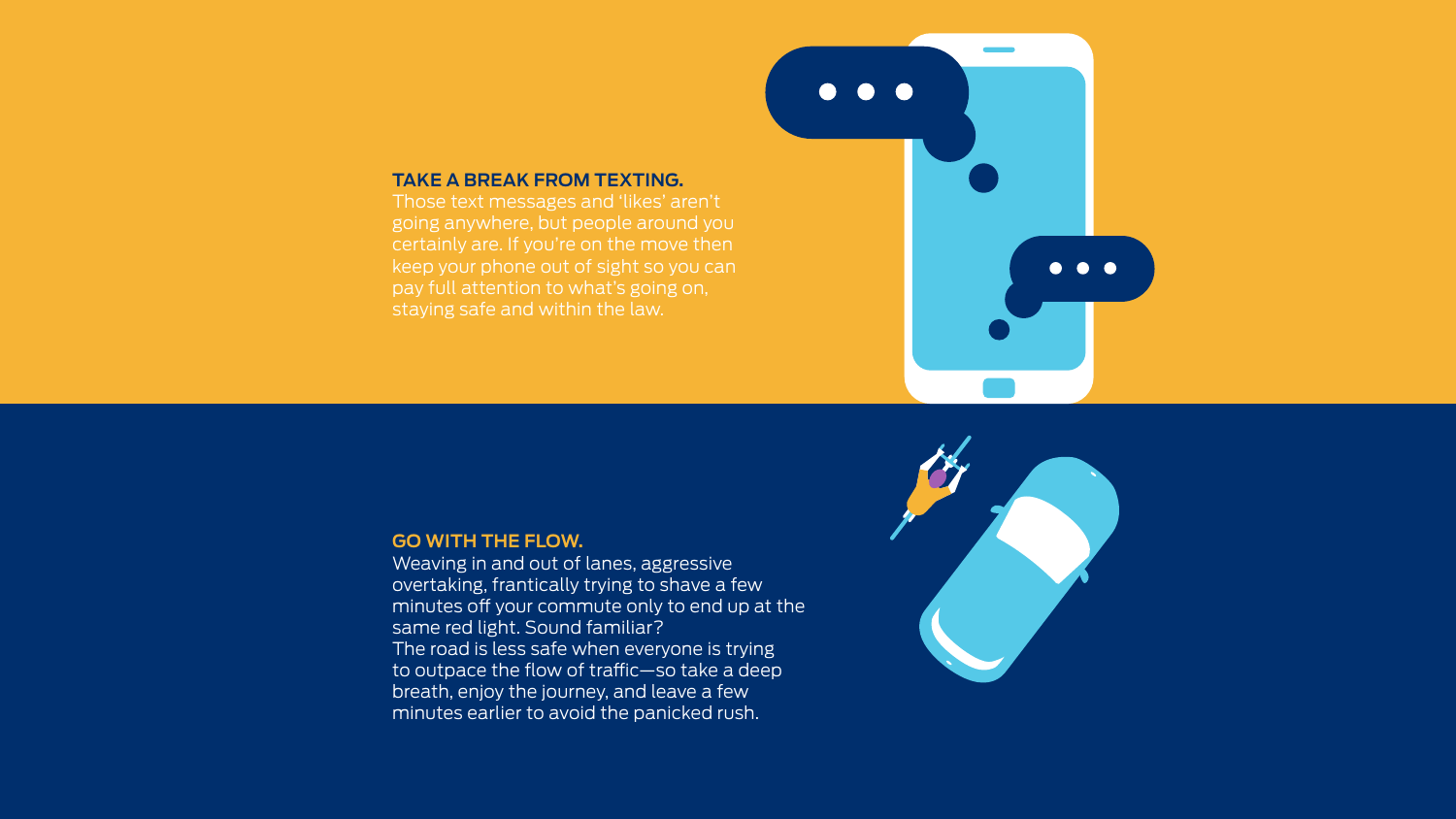

#### **STAY ALIVE TO ELECTRIC.**

Electric vehicles can be quiet but quick, so take extra care on the road to judge their speed. And it's not only cars that can be boosted by a battery: e-scooters and e-bikes may also travel faster than you expect.

**PA** 

#### **MAKE SPACE FOR INEXPERIENCED ROAD USERS.**

Right now there may be more people than usual trying different routes to work or using new ways to get around. Be patient with novice cyclists, scooterists and drivers - we were all new to the road once.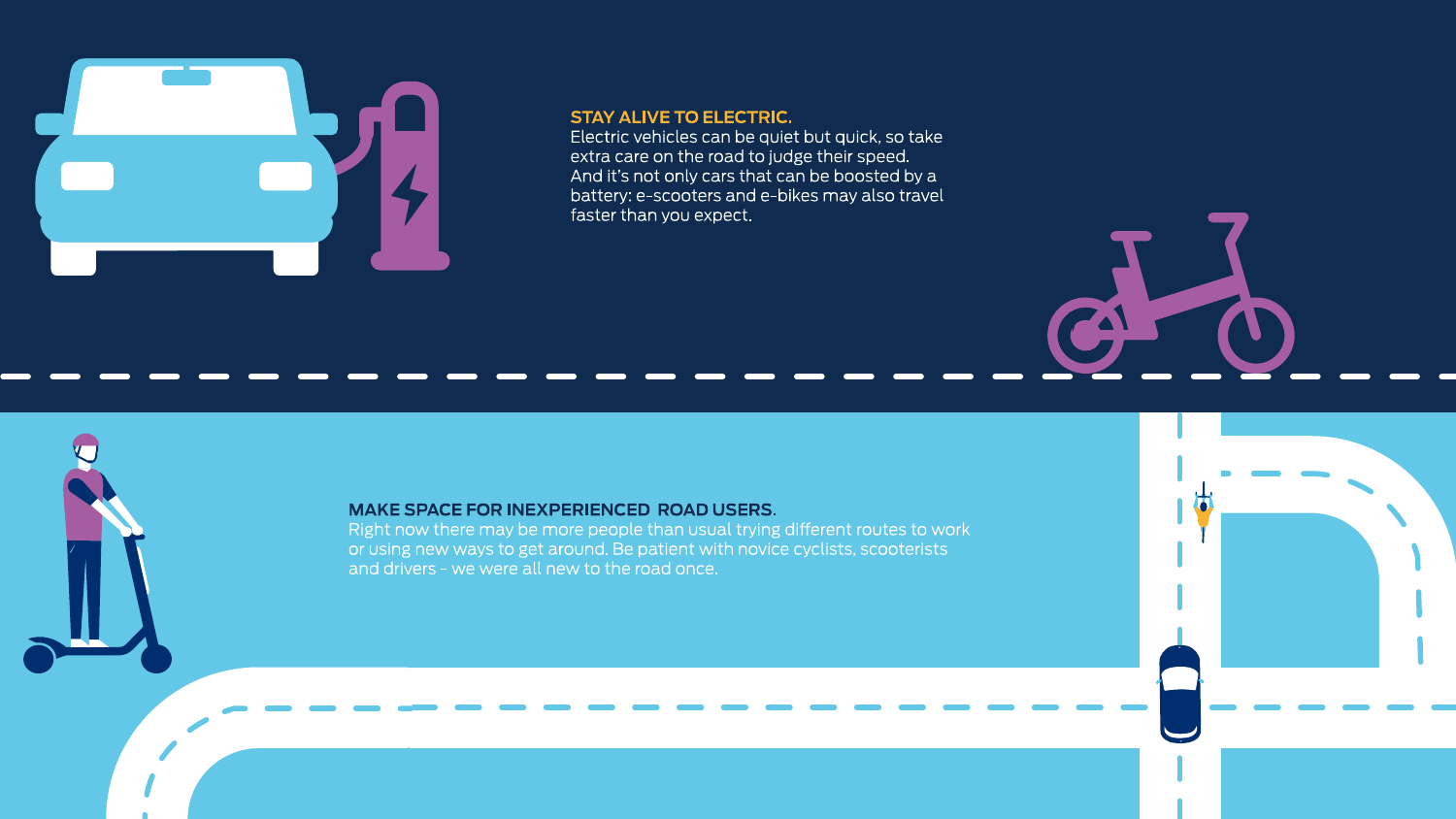# BE PRUDENT ON PAVEMENTS.

With many choosing to skip the bus and walk to work instead. pavements could be busier than usual. So, stay alert and where possible maintain a safe social distance from other pedestrians and runners, cyclists and scooterists, stray dogs or dinosaurs\*.

(\* because you never know, right?)





# **KEEP IT CLEAN.**

Before jumping onto a shared bicycle or scooter, think clean and wipe down the handlebars with disinfectant. If you're hopping into a shared car, give the steering wheel a quick wipe. Treat your hands to some sanitiser after using touchscreens, fuel pumps, door handles or hand rails. If in doubt, wash it out.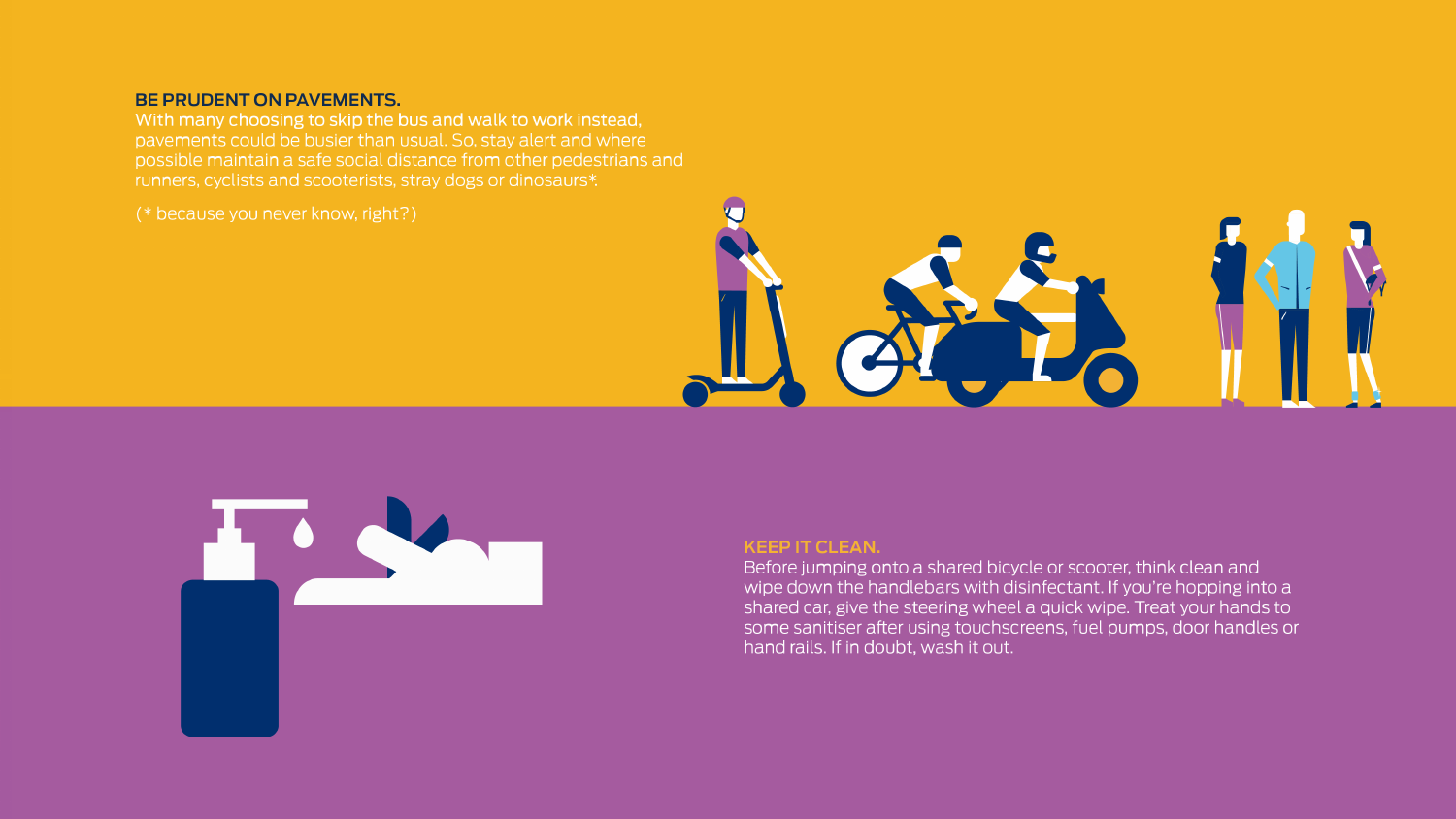## **DON'T CREEP.**

Stop signs and red lights aren't mere suggestions, they're the law. Creeping into an intersection can lead to unnecessary danger for you and everyone else using the space.



#### **SEND THE RIGHT SIGNALS.**

Whether you're on a bike, in a car or on a scooter, it's important that everyone around you knows what you're up to, so don't forget to signal. Random strangers aren't great at reading your mind, so good signalling goes a long way.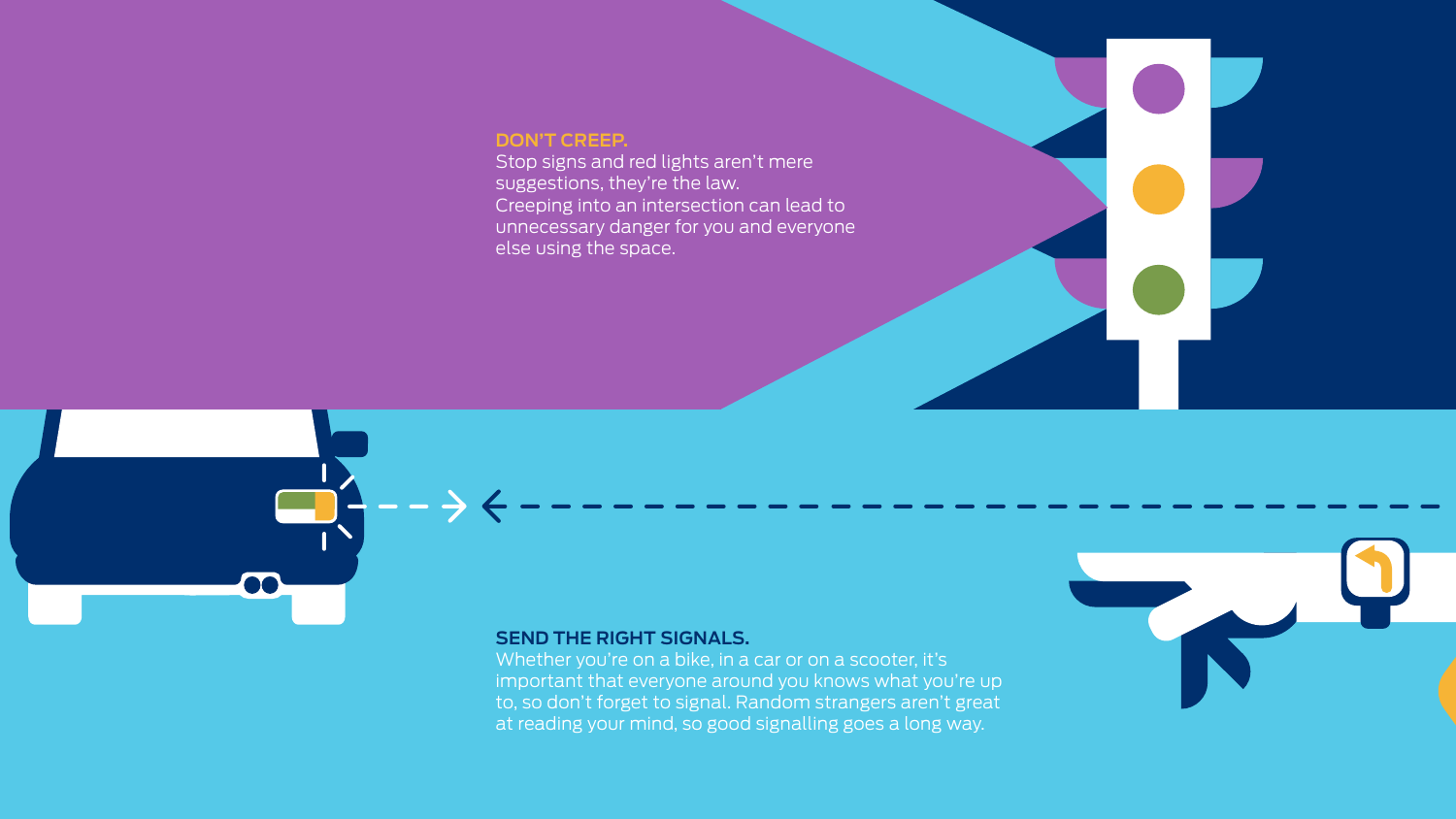## **LOOK, REACH, OPEN.**

Learn the Dutch Reach. Open your car door with the hand furthest from the door; this automatically moves your head into a better position to look out for oncoming cyclists. Save a cyclist and your door. It's a win/win.



#### **DRESS TO BE NOTICED.**

Wear bright, reflective clothing day and night when cycling, running or scootering so you are visible to those around you. You can never go wrong with bright neon, just ask the '80s.